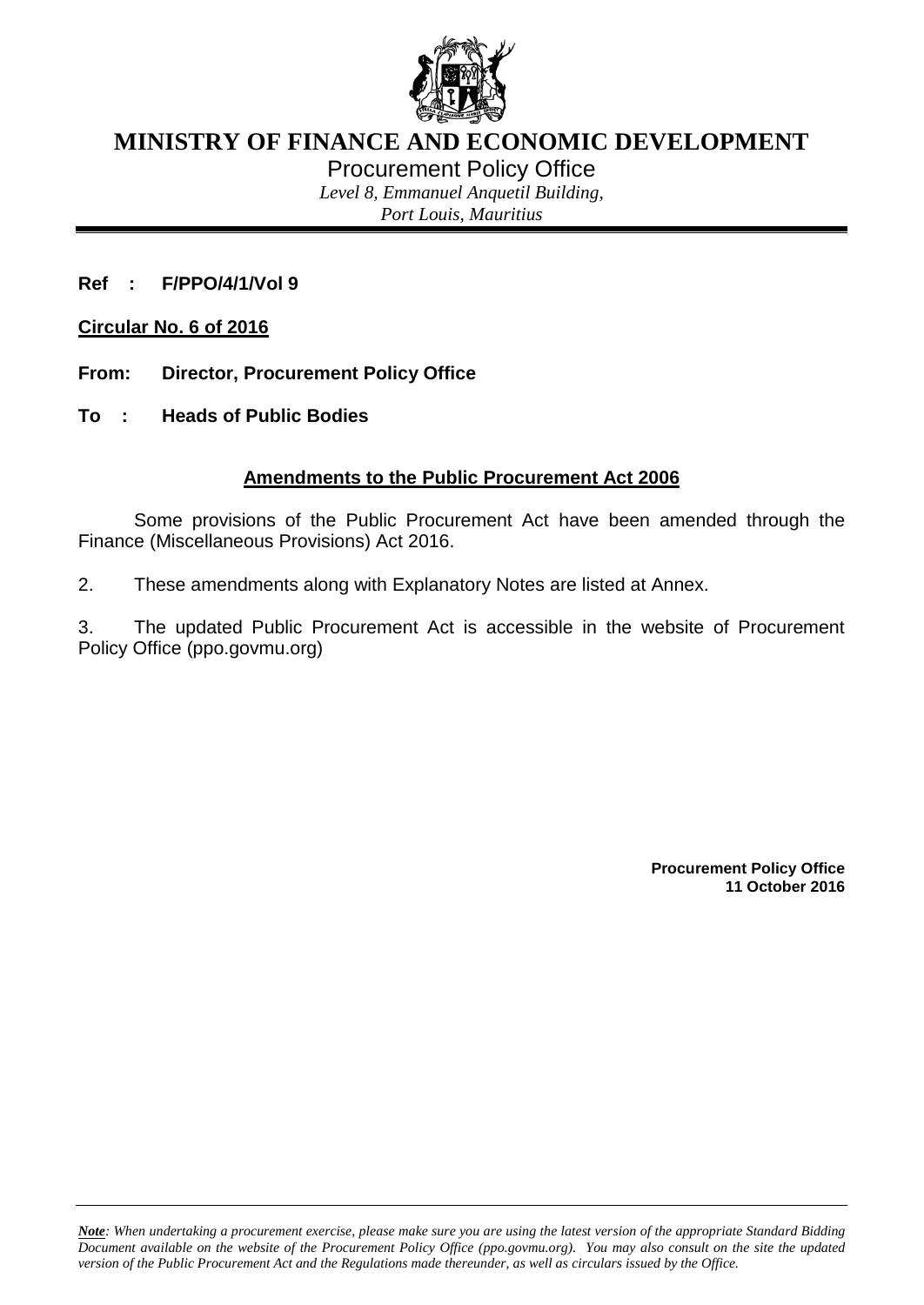## **Annex to Circular No. 6 of 2016**

| <b>Section of PPA</b>                                                                                                 | <b>Amendments</b>                                                                                                                                                                                                                                                                                                                                                                                                                                                                                                                                                                                 | <b>Explanatory Note</b>                                                                                                                                                                                                                                                                                                                                                                                                                                                                                                                                                                                   |
|-----------------------------------------------------------------------------------------------------------------------|---------------------------------------------------------------------------------------------------------------------------------------------------------------------------------------------------------------------------------------------------------------------------------------------------------------------------------------------------------------------------------------------------------------------------------------------------------------------------------------------------------------------------------------------------------------------------------------------------|-----------------------------------------------------------------------------------------------------------------------------------------------------------------------------------------------------------------------------------------------------------------------------------------------------------------------------------------------------------------------------------------------------------------------------------------------------------------------------------------------------------------------------------------------------------------------------------------------------------|
| Section<br>3. Application of<br>the Act-exempt<br>provisions<br>Subsections<br>$3(g)$ and<br>3(1A)(b)                 | Procurement of Vessels<br>New sub section $3(g)$ has been added:<br>"by any public body in respect of vessels, including maintenance, repairs and<br>periodic overhauls in a dry dock."<br>Section $3(1A)(b)$ amended:<br>"subsection (1)(d), (e), $(f)$ or (g) shall be subject to such regulations as may be<br>made by the Minister."                                                                                                                                                                                                                                                          | Procurement of vessels has been excluded from PPA. However, the procedure<br>for its procurements will be described in the forthcoming Regulations.                                                                                                                                                                                                                                                                                                                                                                                                                                                       |
| Section<br>11. Functions of<br>the Board<br>New subsection<br>11(1)(f)                                                | Contract Amendments, Variations, Price Adjustment, Additional Works and<br>Goods<br>New subsection $11(1)$ (f) has been added :<br>"The Board shall, in respect of major contracts $-$<br>review the recommendations of a public body with respect to an<br>amendment that increases the contract value pursuant to section $25(2)(c)$ or<br>(d) or 46(3), or a variation pursuant to section 46(4) and $-$<br>approve the variation or amendment proposed;<br>(i)<br>require the public body to make a fresh recommendation; or<br>(ii)<br>reject the variation or amendment proposed."<br>(iii) | The amendments concern changes in contract price during contract execution<br>above a prescribed threshold that would be stipulated in the Regulations. These<br>amendments aim at ensuring that changes in contract prices are fully justified. In<br>this respect, public bodies should seek prior approval of the Central<br>Procurement Board. The changes relate to:<br>-Additional goods as per section $25(2)(c)$<br>-Additional works as per section $25(2)(d)$<br>-Amendment as per section $46(4A)(a)$<br>-Variation as per section $46(4A)(b)$<br>-Price Adjustment as per section $46(4A)(b)$ |
| Section 46.<br>Contents of<br>contracts.<br>Section $46(4)$<br>amended by<br>inclusion of new<br>subsection<br>46(4A) | New sub section 46(4A) has been added:<br>" $No-$<br>(a) amendment requiring fresh procurement proceedings under subsection $(3)$ ;<br>variation or adjustment under subsection (4); or<br>(b)<br>(c)<br>direct procurement under section $25(2)(c)$ or (d),<br>shall be made or carried out, as the case may be, with respect to major<br>contracts that exceed the prescribed amount, without the prior approval of the<br>Board."                                                                                                                                                              |                                                                                                                                                                                                                                                                                                                                                                                                                                                                                                                                                                                                           |
| Section 27.<br>Prequalification<br>Proceedings.<br>Section $27(1)$<br>amended by                                      | New subsection 27 (1A) on Prequalification Exercise has been amended as<br>follows:<br>"Notwithstanding subsection $(1)$ , an invitation for bids may, in case a prior<br>bidding exercise has been unsuccessful, be issued without a prequalification                                                                                                                                                                                                                                                                                                                                            | Prequalification shall be effected for the procurement of large or complex<br>works. However, with the amendment, where a prior prequalification exercise<br>did not result in a sufficient number of prequalified bidders, public bodies may<br>opt for an OAB for the fresh bidding exercise.                                                                                                                                                                                                                                                                                                           |